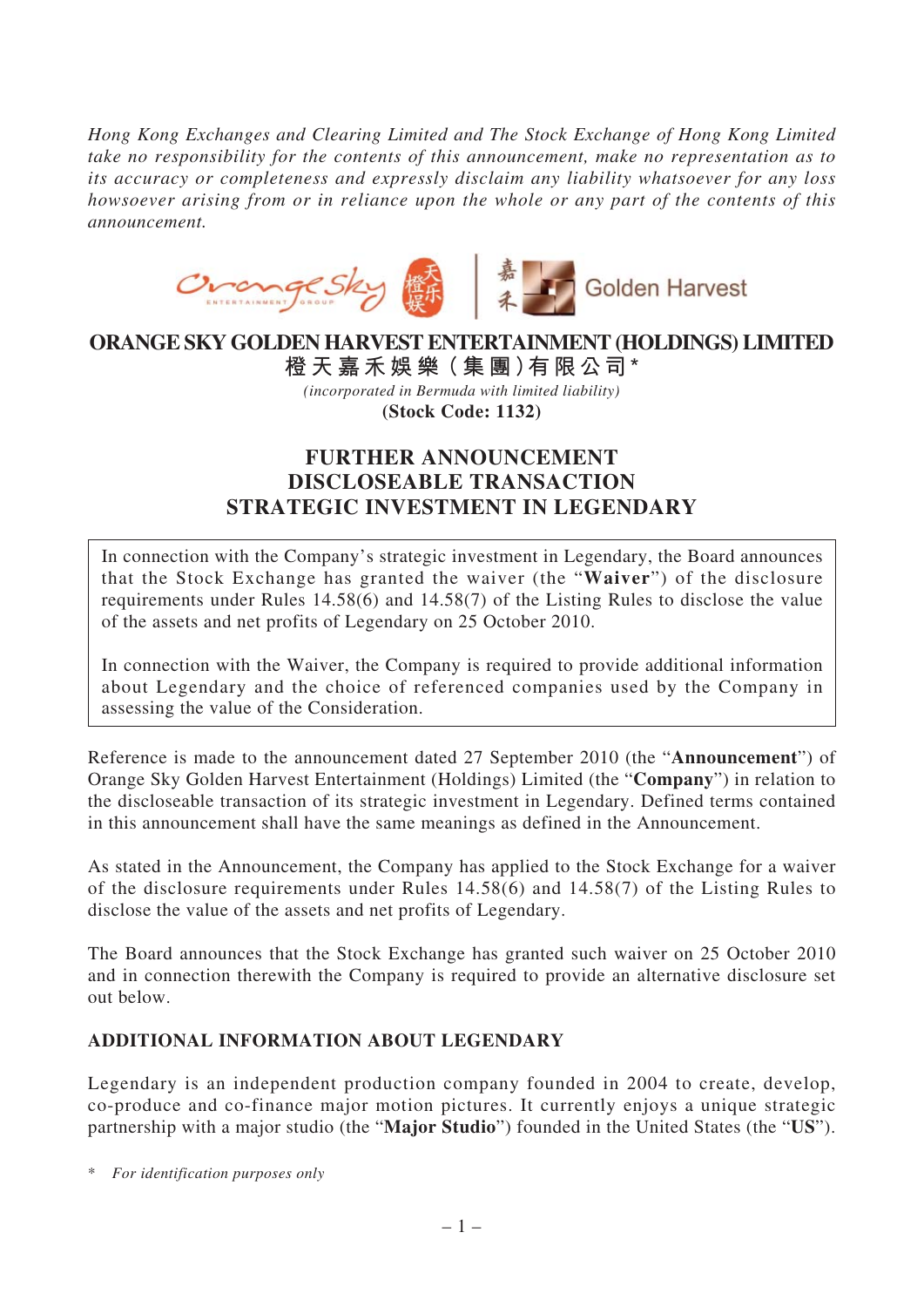Legendary develops its own projects in-house in addition to selectively partnering on the development and production of the Major Studio initiated projects. Productions to date include *Inception, Clash of the Titans, The Dark Knight, 300* and *The Hangover*.

Since Legendary's incorporation in 2004, it has co-financed 19 motion pictures that have produced an aggregate worldwide box office in excess of USD4.9 billion. During the 2009 calendar year, Legendary co-financed six motion pictures that produced an aggregate worldwide box office in excess of USD845 million. During the 2008 calendar year, Legendary co-financed two motion pictures that produced an aggregate worldwide box office in excess of USD1.25 billion.

Generally, with respect to a production which Legendary co-finances in partnership with the Major Studio, the latter receives around 50% of US box office receipts and around 40% to 45% of international (non-US) box office receipts, subject to variances between distribution territories and theatre chains and variances based on the number of weeks a particular motion picture has been in release. Legendary receives revenue from the Major Studio in proportion to the percentage of the motion picture costs that Legendary has co-financed, after the Major Studio first deducts its distribution fee and recoups distribution costs and expenses.

## **INFORMATION ABOUT THE REFERENCED COMPANIES**

The Company has reviewed the trading statistics of certain listed companies within the motion picture industry in the US and the rest of the world. Some of these companies' trading statistics are illustrated below.

| Name of companies                   | <b>Market</b><br>capitalisation | <b>Reported</b><br>price-to-<br>earnings ratio | Company website for<br>further information |
|-------------------------------------|---------------------------------|------------------------------------------------|--------------------------------------------|
| DreamWorks Animation<br>SKG, Inc.   | USD2,714 million                | 20.27                                          | http://www.dreamworksanimation.com/        |
| Lions Gate<br>Entertainment Corp.   | USD992 million                  | N/A                                            | http://www.lionsgate.com/                  |
| Huayi Brothers<br>Media Corporation | RMB10.1 billion                 | 94.34                                          | http://www.hbpictures.com/                 |
| Regal Entertainment<br>Group        | USD2,180 million                | 22.79                                          | http://www.regmovies.com/                  |
| Cinemark Holdings, Inc.             | USD2,002 million                | 19.83                                          | http://www.cinemark.com/                   |
| National CineMedia, Inc.            | USD1,009 million                | 30.69                                          | http://ncm.com/                            |

*Source: the above information is extracted from the latest annual report of the abovenamed companies and the information posted on the website of the stock exchange where they are listed as of 28 October 2010.*